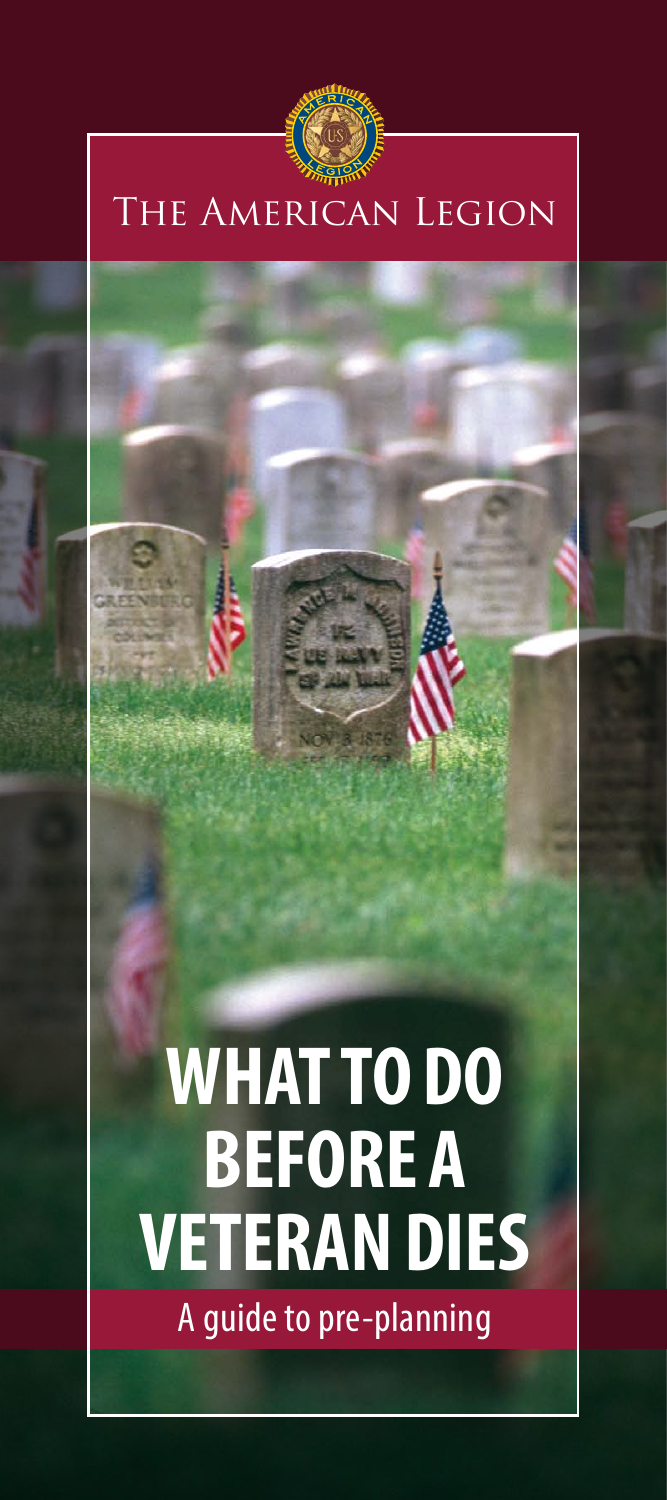

# **What to do before a veteran dies**

One of the eventualities in life that spouses and families of veterans face is the death of their loved one who served America in uniform. To help ease the burden on loved ones, veterans can make preparations in advance.

# **Important records**

The first step is to make certain the family has easy access to important documents such as:

- The veteran's discharge certificate (DD form 214).
- VA documents, if any, indicating a VA claim number.
- A copy of all marriage certificates and divorce decrees (if any previous marriages).
- Insurance policies, including beneficiary designation.
- A copy of the family will (not required for VA benefits).
- Location of safety deposit boxes (not required by VA).
- Business address, email address, office and cell phone numbers for local American Legion service officer.

# **VA burial and memorial benefits**

Veterans who die on active duty, or with discharges that are other than dishonorable, are entitled by law to:

- A gravesite in any national cemetery with available space, opening and closing of the grave.
- A government headstone, marker, urn, or medallion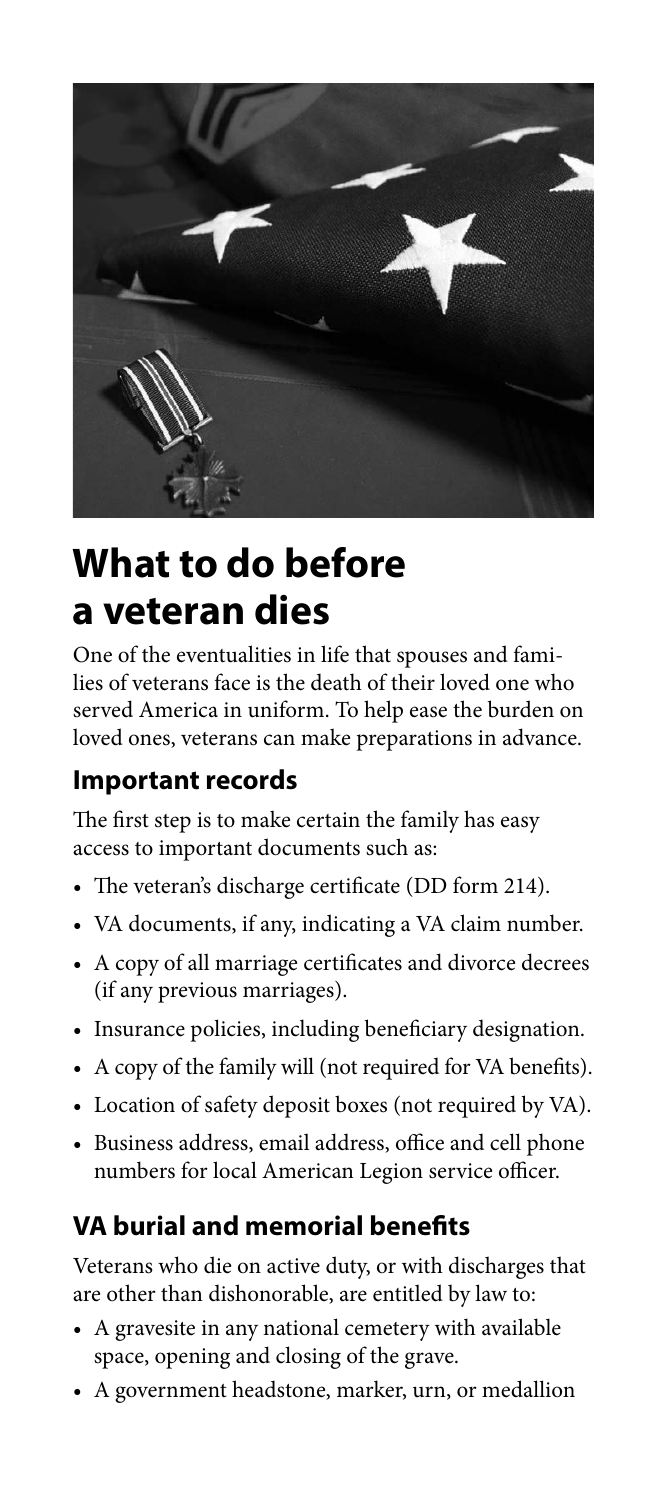- in a national and/or private cemetery.
- A government-issued U.S. flag to drape over the casket, and for presentation to the surviving spouse or next-of-kin.
- A Presidential Memorial Certificate signed by the president of the United States.

# **Burial in a VA national cemetery**

Every eligible veteran who is entitled to burial in a national cemetery as long as space is available and the following conditions are met:

- Veteran was discharged under conditions other than dishonorable.
- Veteran was not subsequently convicted for offenses involving prohibited weapons of mass destruction, genocide and international terrorism.
- With certain exceptions, service beginning after Sept. 7, 1980, as an enlisted person and service after Oct. 16, 1981, as an officer must have served for a minimum of 24 months or the full period for which the person was called to active duty.

For a description of requirements: **www.cem.va.gov**

Burial benefits in a VA national cemetery include the following: gravesite, headstone, marker or medallion, opening and closing of the grave, and perpetual care of the grave site. Many national cemeteries have columbaria or gravesites for cremated remains. Gravesites in national cemeteries cannot be reserved. Many national cemeteries are closed to new casket interments. Funeral directors or others making burial arrangements must apply at the time of death.

Spouses and minor children of eligible veterans and of servicemembers may also be buried in a national cemetery. If a surviving spouse of an eligible veteran marries a nonveteran, and remarriage was terminated by death or divorce of the non-veteran, the spouse is subsequently eligible for burial in a national cemetery.

Visit the National Cemetery Administration website at **www.cem.va.gov** for a listing of all national cemeteries and state veterans cemeteries. Send questions on benefits eligibility to VA at **public.inquiry@mail.va.gov**.

## **Headstones and markers**

VA provides headstones and markers anywhere in the world for the unmarked graves of veterans who died before Sept. 11, 2001. For the marked graves of veterans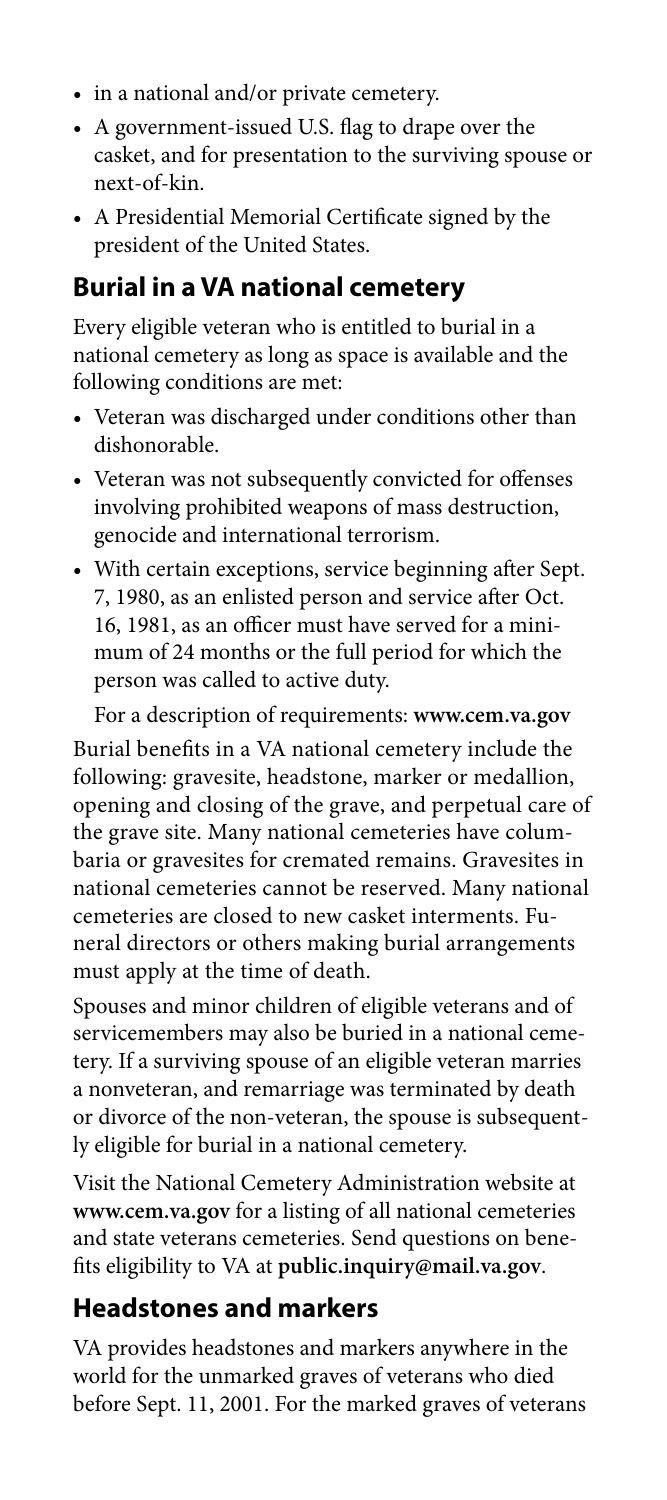who died on or after Sept. 11, 2001, double marking is authorized. Flat bronze, flat granite, flat marble, upright granite and upright marble type are available to mark the grave in a style consistent with the cemetery. Niche markers are also available for urns.

When burial is in a national cemetery or state veterans cemetery, the headstone is ordered by the cemetery, which will place it on the grave. When burial occurs in a private cemetery, the headstone must be applied for from VA. The headstone is then shipped at government expense. VA does not pay the cost of placing the headstone on the grave. The cost is borne by the veteran's family or other party. These charges may be included in many prepaid funeral packages. VA Form 40-1330 (application for headstone) can be obtained from most funeral home directors, through veterans service officers, or through VA. This form may also be downloaded and printed out by visiting **www.cem.va.gov/hmm/**.

VA rules allow for custom inscriptions on headstones. Belief symbols such as Christian Crosses, Stars of David, Islamic Crescents and others are available. However, VA has limited other graphics such as logos, military decorations and fraternal organization marks. The best way to assure that you get the desired stone or plaque is by obtaining and filling out VA Form 40-1330 (Application for Standard Government Headstone or Marker for Installation in a Private or State Veterans Cemetery) and filing it with other documents. When a spouse or child is buried in the same grave as a veteran, VA will have a contractor inscribe the reverse side of the headstone. Twenty-year reservists are eligible for a headstone or marker.

Specific steps must be taken for authorization from The American Legion to affix an American Legion emblem onto the headstone.

# **Burial flags**

A U.S. flag is provided, at no cost, to drape over the casket or accompany the urn of a deceased veteran who served honorably in the U. S. Armed Forces. It is furnished to honor the memory of a veteran's military service.

Eligibility for former members of Selected Reserves were added by Section 517 of Public Law 105-261.

The flag will be issued once only for burial purposes and will not be replaced if lost, stolen, damaged or destroyed. National cemeteries with avenues of flags,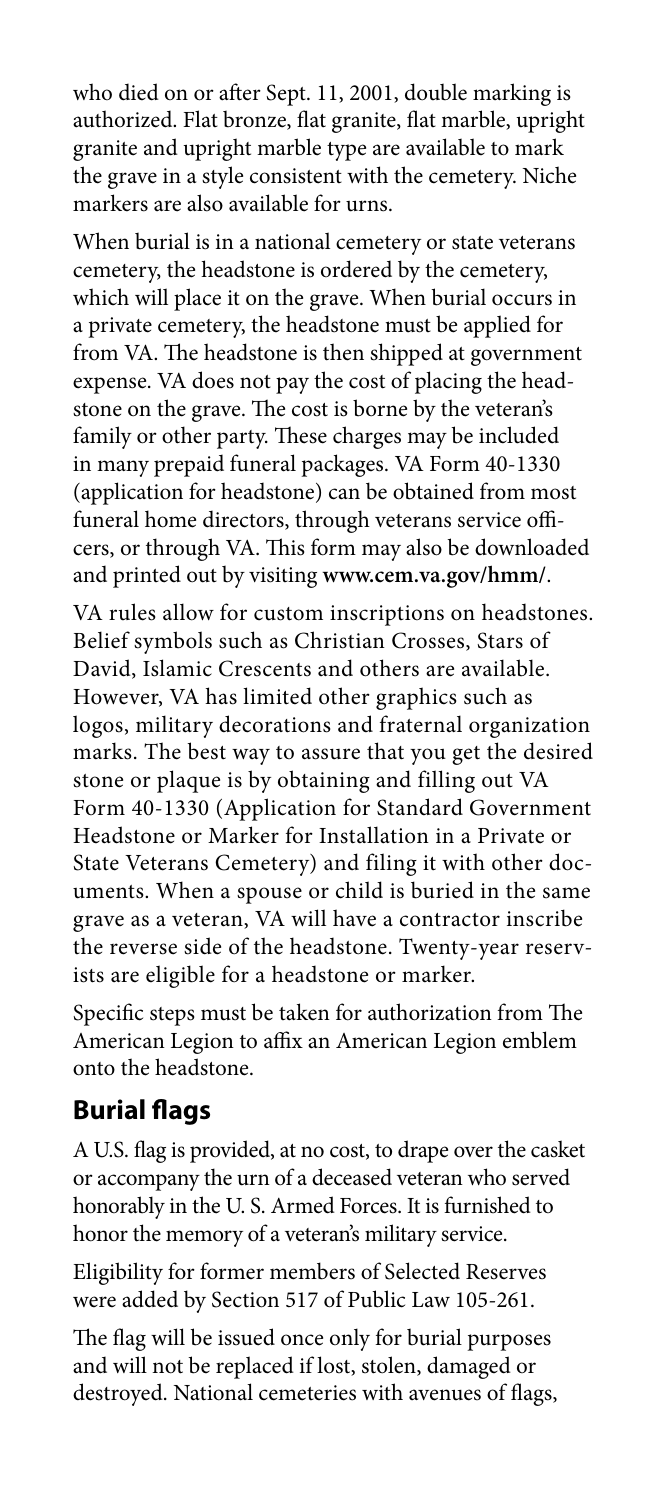and many state veterans cemeteries, accept donations of burial flags for mass display on Memorial Day, Veterans Day and other occasions. The standard issue burial flag is made of cotton and will not withstand continuous outdoor display. Burial flags may be obtained at VA regional offices, national cemeteries and most local post offices. Overseas, U.S. flags can be obtained from U.S. embassies or consulates VA will furnish a burial flag for veterans who served during wartime, died on active duty after May 27, 1941, who served after Jan. 31, 1955, peacetime veterans who were discharged or released before June 27, 1950, certain people who served in the organized military forces of the commonwealth of the Philippines while in service of the U.S. Armed Forces, and who died on or after April 25, 1951, and certain former members of the Selected Reserves.

# **Burial and plot-interment allowance**

You may be eligible for a VA burial allowance if all of these conditions are met:

• You paid for a veteran's burial or funeral.

• You have not been reimbursed by another government agency or some other source, such as the deceased veteran's employer.

• The veteran was discharged under conditions other than dishonorable.

In addition, at least one of the following conditions must be met. The veteran:

• Died because of a service-related disability.

•Was receiving VA pension or compensation at the time of death.

• Was entitled to receive VA pension or compensation, but decided not to reduce his/her military retirement or disability pay.

• Died while hospitalized by VA, or while receiving care under VA contract at a non-VA facility.

• Died while traveling under proper authorization and at VA expense to or from a specified place for the purpose of examination, treatment, or care.

• Had an original or reopened claim pending at the time of death and has been found entitled to compensation or pension from a date prior to the date of death.

• Died on or after Oct. 9, 1996, while a patient at a VA– approved state nursing home.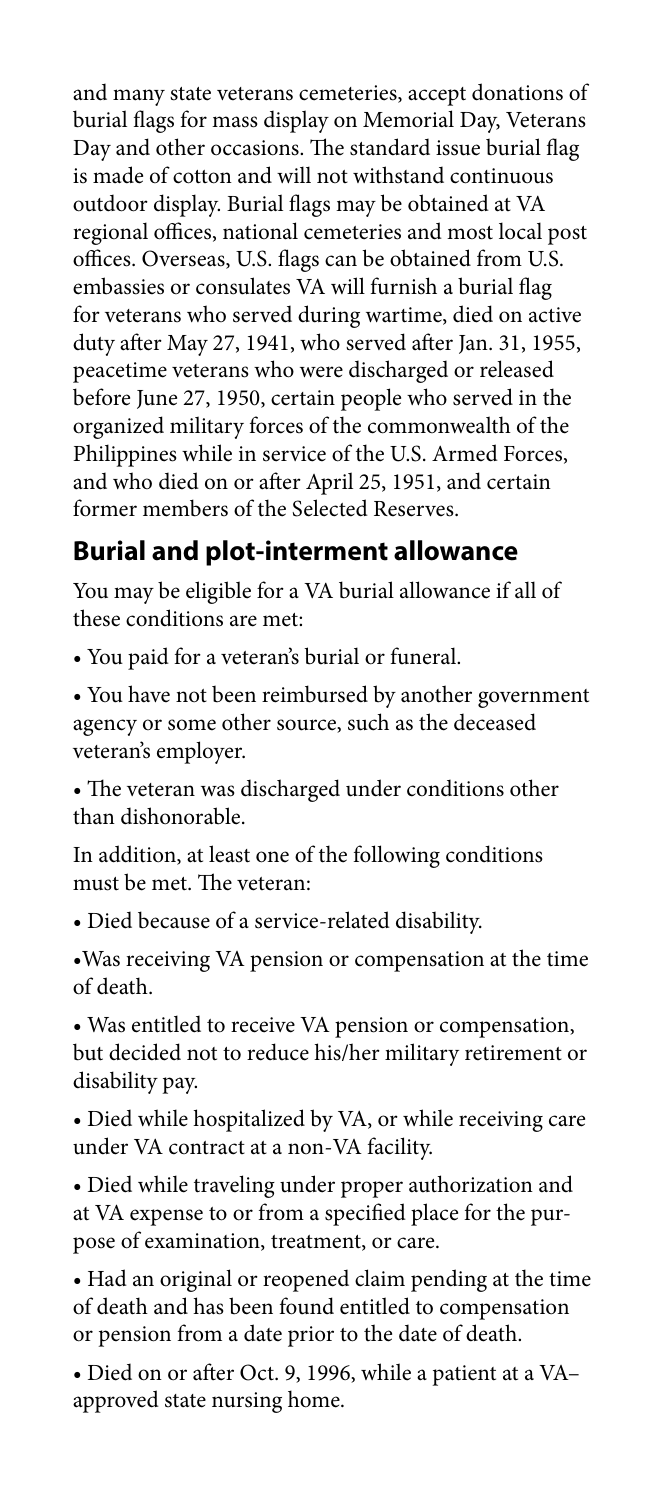#### **How much does VA pay?**

For a veteran's service-related death: If the death was due to his or her service-connected disability, VA will pay up to \$2,000 toward burial expenses occurring on or after Sept. 11, 2001.

For a veteran's non-service related death since Oct. 1, 2011: If the death occurred while hospitalized by VA, it will pay up to \$700 toward burial and funeral expenses.

If a veteran's death was not due to a service-connected disability and the veteran was not hospitalized by VA, the veteran must meet at least one specific condition to receive up to \$300 toward burial and funeral expenses and a \$300 plot-interment allowance.

## **Time requirements for filing a claim**

Applications for payments must be filed within two years after the burial. If the application is incomplete at the time it is originally submitted, VA is required to notify the applicant of the evidence necessary to complete the form. If such evidence is not received within a year from the date of notification, no allowance may be paid.

#### **How to apply**

The applicant can apply by filling out VA Form 21-530, Application for Burial Benefits and attach a copy of the veteran's military discharge document (DD 214 or equivalent), death certificate, funeral and burial bills. The applicant must prove the burial expenses have been paid. Downloaded the form at **www.va.gov/vaforms**

To obtain assistance in filing a claim, find an American Legion Department Service Officer at **www.legion.org/ serviceofficers** or call 202-861-2700.

## **Payment for transporting veteran remains to a VA national cemetery**

**Service-related deaths:** If the death is related to a veteran service-connected disability, and the veteran is buried in a VA national cemetery, some or all of the cost of transporting the deceased may be reimbursed.

**Non-Service Related Deaths:** If the death was not related to a veteran's service-connected disability and the veteran was hospitalized at a VA facility, or at a non-VA facility at VA expense, or under VA contracted nursing home care, some or all of the costs for transporting the veteran's remains may be reimbursed.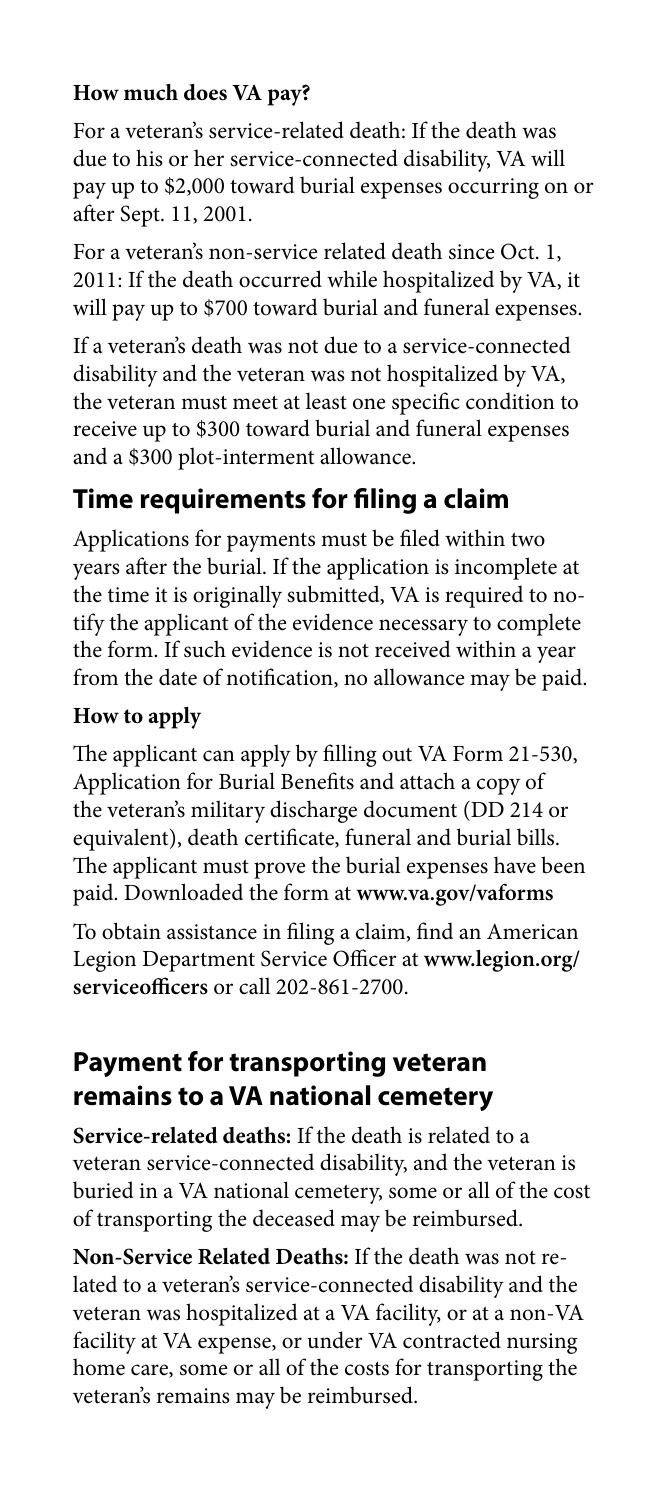# **Presidential Memorial Certificates**

Presidential Memorial Certificates express the nation's recognition of a veteran's service. Certificates bearing the signature of the president are issued honoring deceased veterans with honorable discharges. Eligible recipients include next-of-kin and other loved ones. The award of a certificate to one eligible recipient does not preclude certificates to other eligible recipients. To establish honorable service, a copy of a document such as a discharge (form DD-214) must accompany requests for a certificate. A Presidential Memorial Certificate is issued when a headstone or grave marker is issued. If the certificate is lost, stolen or destroyed, a new one may be issued if requested in writing. VA regional offices can assist in applying for original or replacement certificates.

# **Arlington National Cemetery**

Arlington National Cemetery is under the jurisdiction of the Department of the Army. Eligibility for burials is more limited than at other national cemeteries. For information on Arlington burials, write to Superintendent, Arlington National Cemetery, Arlington, VA 22211, or call (877) 907-8585. Visit the website at **arlingtoncemetery.mil**.

# **Military funeral honors**

As of Jan. 1, 2000, all eligible veterans, including military retirees, are entitled to military funeral honors. The funeral honors ceremony will include the folding and presentation of the U.S. flag and the playing of Taps. At least two uniformed military personnel, in addition to a bugler, if available, shall perform the ceremony. If a bugler is not available, a high-quality recording may be used. DoD has contracted for a ceremonial bugle that does not require a trained bugler.

For information, visit **www.ceremonialbugle.com**.

One of the uniformed military personnel will be from the deceased veteran's parent military service and will present the flag to the next of kin. The military services may provide additional elements of honors and may use additional uniformed military personnel or other authorized providers, such as members of a veterans organization, to augment the funeral honors detail.

The appropriate individual must request the funeral honors. DoD policy calls for funeral directors, rather than next-of-kin, to contact the military. This toll-free number, (877) 645-4667, has been set up for funeral directors. See **www.dmdc.osd.mil/mfh** for details.